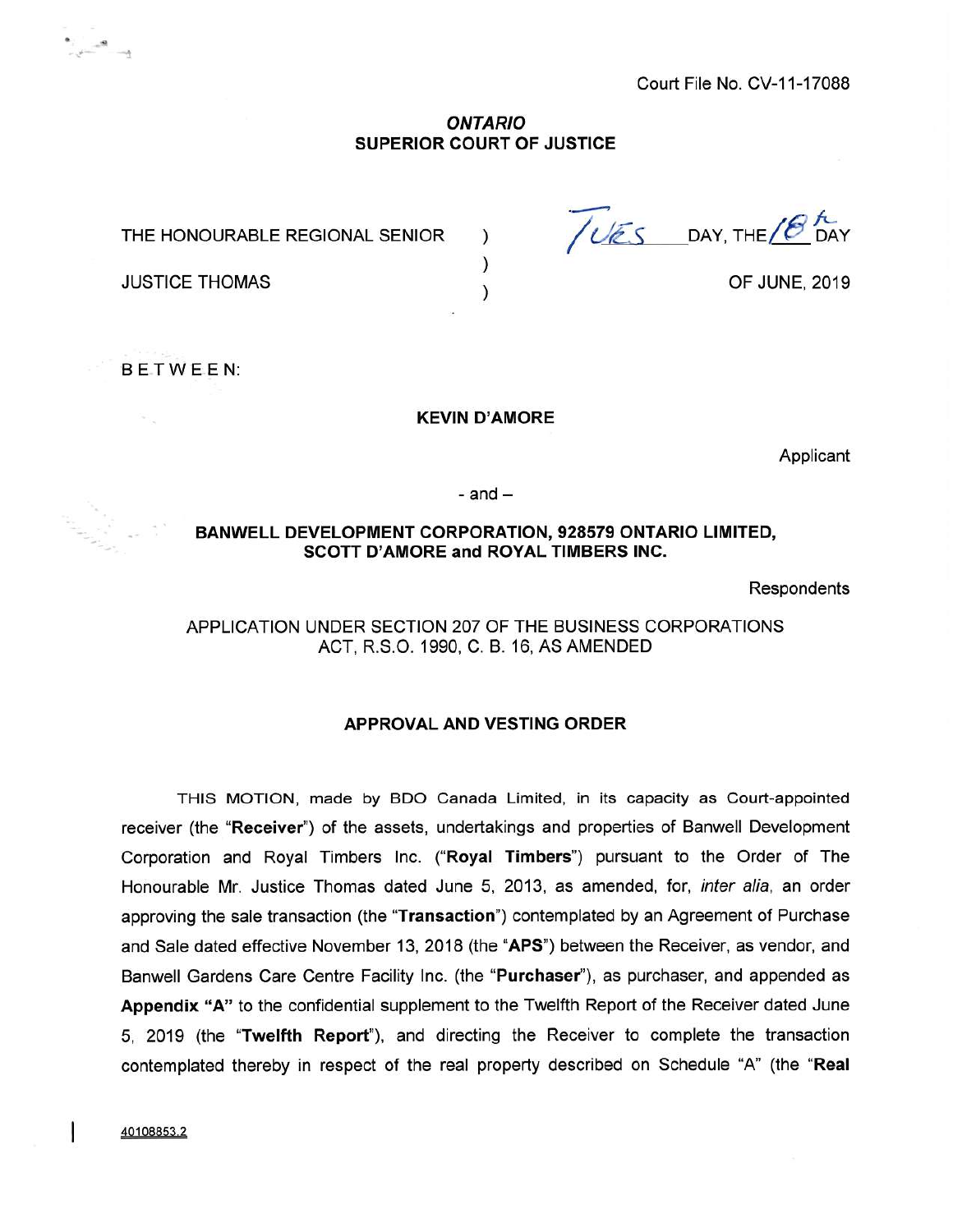**Property")** and vesting in the Purchaser all of Royal Timbers' right, title and interest in and to the Real Property, was heard in writing this day at the Courthouse, 245 Windsor Avenue, Windsor, Ontario.

ON READING the Twelfth Report and the Confidential Supplement, the motion being unopposed, and on noting that no one appeared, although properly served as appears from the affidavit of Catherine O'Neill sworn June 14, 2019, filed:

- 1. THIS COURT ORDERS AND DECLARES that the Transaction is hereby approved, and the execution of the APS by the Receiver is hereby authorized and approved, with such minor amendments as the Receiver may deem necessary. The Receiver is hereby authorized and directed to take such additional steps and execute such additional documents as may be necessary or desirable for the completion of the Transaction and for the conveyance of the Real Property to the Purchaser.
- 2. THIS COURT ORDERS AND DECLARES that upon the delivery of a Receiver's certificate to the Purchaser substantially in the form attached as **Schedule "B"** hereto (the **"Receiver's Certificate"),** all of Royal Timbers' right, title and interest in and to the Real Property shall vest absolutely in the Purchaser, as beneficial owner, and as the Purchaser may direct on closing, as registered owner, free and clear of and from any and all security interests (whether contractual, statutory, or otherwise), hypothecs, mortgages, trusts or deemed trusts (whether contractual, statutory, or otherwise), liens, executions, levies, charges, or other financial or monetary claims, whether or not they have attached or been perfected, registered or filed and whether secured, unsecured or otherwise (collectively, the **"Claims")** including, without limiting the generality of the foregoing: (i) any encumbrances or charges created by the Order of the Honourable Mr. Justice Thomas dated June 5, 2013; and (ii) those Claims listed on **Schedule "C"** hereto (all of which are collectively referred to as the "Encumbrances", which term shall not include the permitted encumbrances, easements and restrictive covenants listed on **Schedule "D")** and, for greater certainty, this Court orders that all of the Encumbrances affecting or relating to the Real Property are hereby expunged and discharged as against the Real Property.
- 3. THIS COURT ORDERS that upon registration in the Land Registry Office for the Land Titles Division of Essex (LRO #12) of an Application for Vesting Order in the form prescribed by the *Land Titles Act* and/or the *Land Registration Reform Act*, the Land

**40108853.2**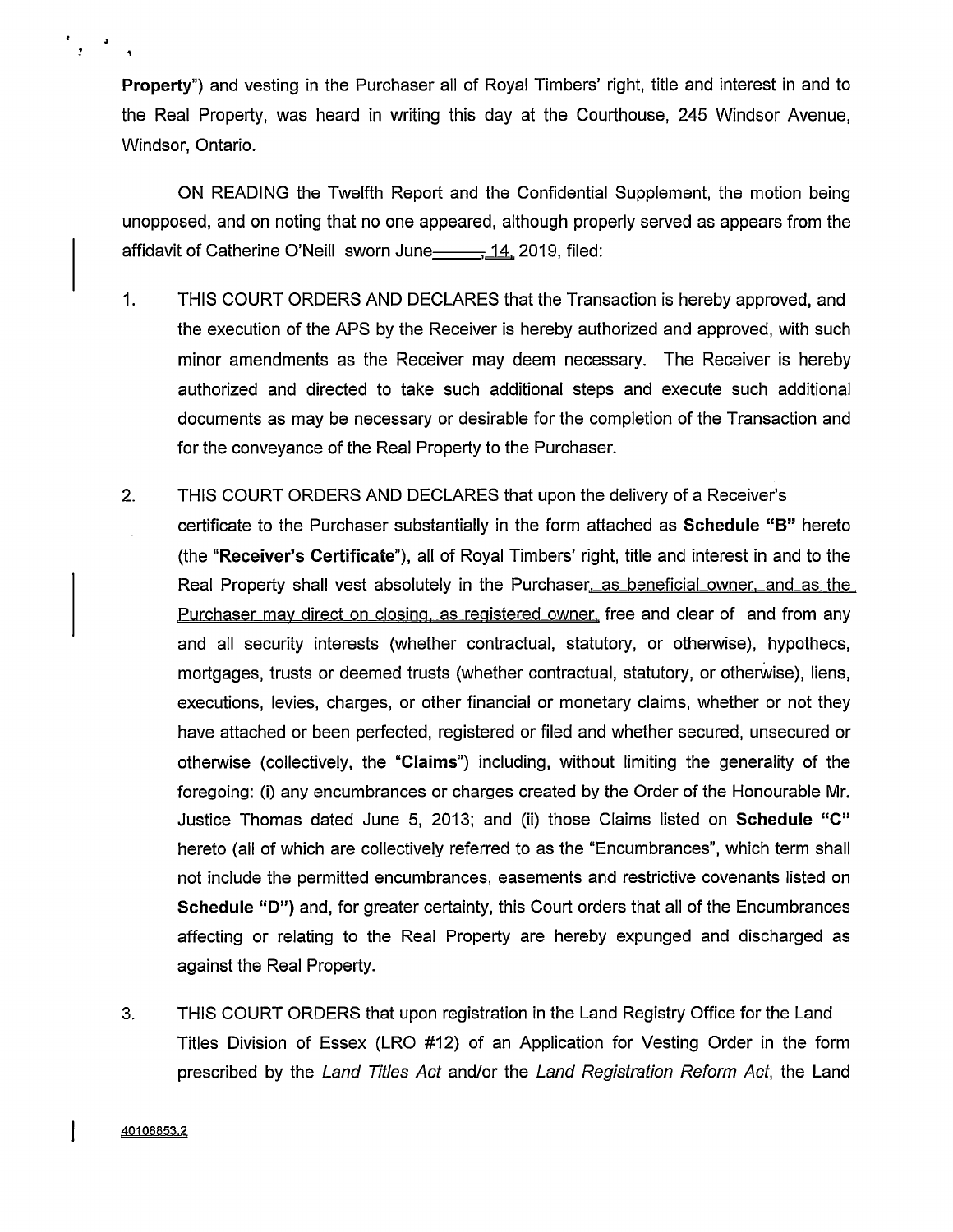Registrar is hereby directed to enter such person as the Purchaser may direct on closing as the owner of the Real Property described in **Schedule "A"** hereto in fee simple, and is hereby directed to delete and expunge from title to the Real Property described in **Schedule "A"** hereto all of the Claims listed in **Schedule "C"** hereto.

- 4. THIS COURT ORDERS that for the purposes of determining the nature and priority of Claims, the net proceeds from the sale of the Real Property shall stand in the place and stead of the Real Property, and that from and after the delivery of the Receiver's Certificate all Claims and Encumbrances shall attach to the net proceeds from the sale of the Real Property with the same priority as they had with respect to the Real Property immediately prior to the sale, as if the Real Property had not been sold and remained in the possession or control of the person having that possession or control immediately prior to the sale.
- 5. THIS COURT ORDERS AND DIRECTS the Receiver to file with the Court a copy of the Receiver's Certificate, forthwith after delivery thereof.
- 6. THIS COURT ORDERS that, notwithstanding:
	- (a) the pendency of these proceedings;
	- (b) any applications for a bankruptcy order now or hereafter issued pursuant to the *Bankruptcy and Insolvency Act (Canada)* in respect of Royal Timbers and any bankruptcy order issued pursuant to any such applications; and
	- (c) any assignment in bankruptcy made in respect of Royal Timbers;

the vesting of the Real Property in the Purchaser pursuant to this Order shall be binding on any trustee in bankruptcy that may be appointed in respect of Royal Timbers and shall not be void or voidable by creditors of Royal Timbers, nor shall it constitute nor be deemed to be a settlement, fraudulent preference, assignment, fraudulent conveyance, transfer at undervalue, or other reviewable transaction under the *Bankruptcy and Insolvency Act (Canada)* or any other applicable federal or provincial legislation, nor shall it constitute oppressive or unfairly prejudicial conduct pursuant to any applicable federal or provincial legislation.

7. THIS COURT ORDERS that the Confidential Supplement shall be sealed until the earlier of the completion of the Transaction and further order of this Court.

**40108853.2**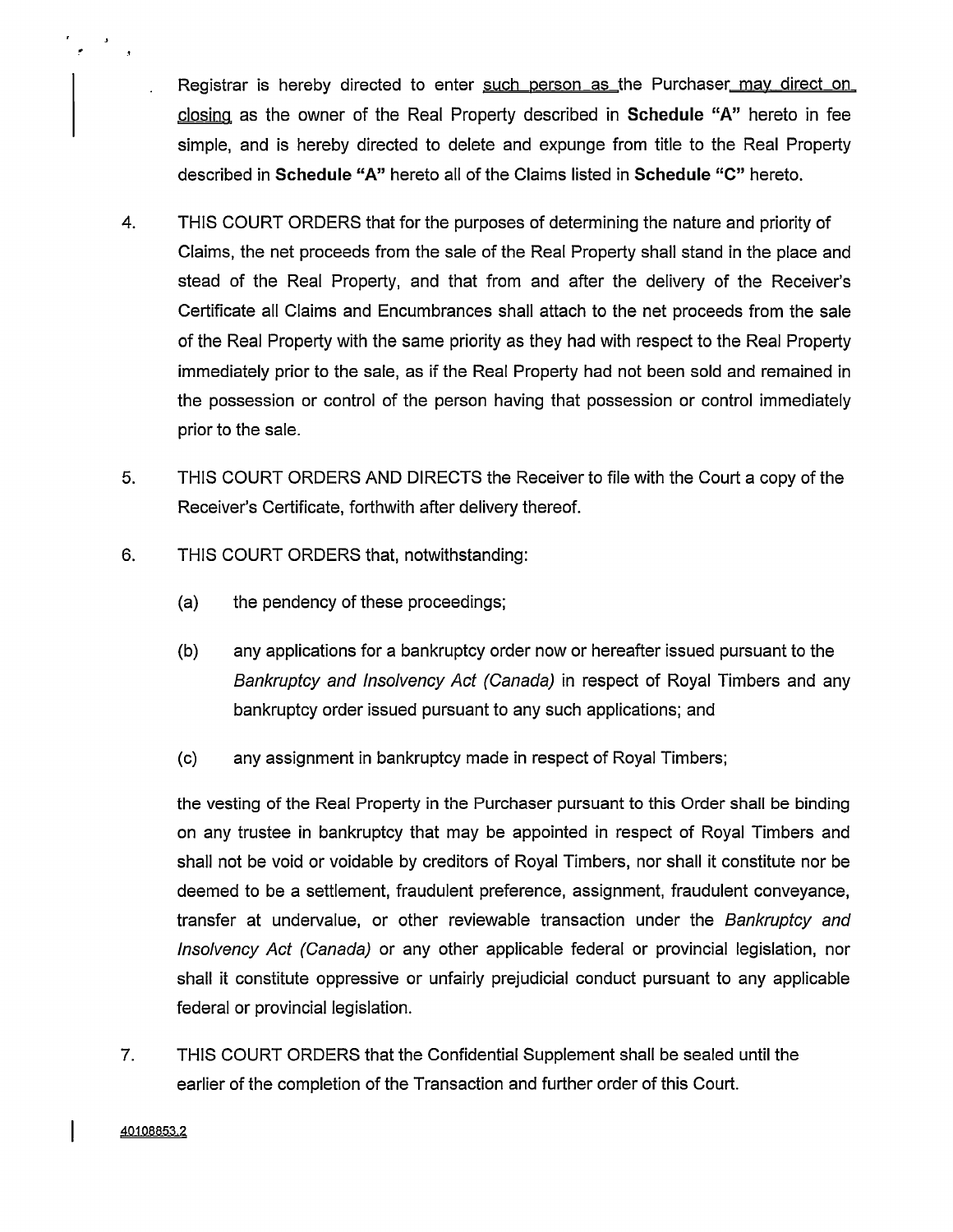8**.** THIS COURT HEREBY REQUESTS the aid and recognition of any court, tribunal, regulatory or administrative body having jurisdiction in Canada or in the United States to give effect to this Order and to assist the Receiver and its agents in carrying out the terms of this Order. All courts, tribunals, regulatory and administrative bodies are hereby respectfully requested to make such orders and to provide such assistance to the Receiver, as an officer of this Court, as may be necessary or desirable to give effect to this Order or to assist the Receiver and its agents in carrying out the terms of this Order.

|                 | <b>ENTERED AT WINDSOR</b> |
|-----------------|---------------------------|
| In Book No.     |                           |
| re Document No. | 2019 <sub>20</sub>        |
|                 |                           |

Justice, Ontario Superior Court of Justice

> THE HONOURABLE REGIONAL SENIOR JUSTICE B. G. THOMAS

I

 $^{-1}$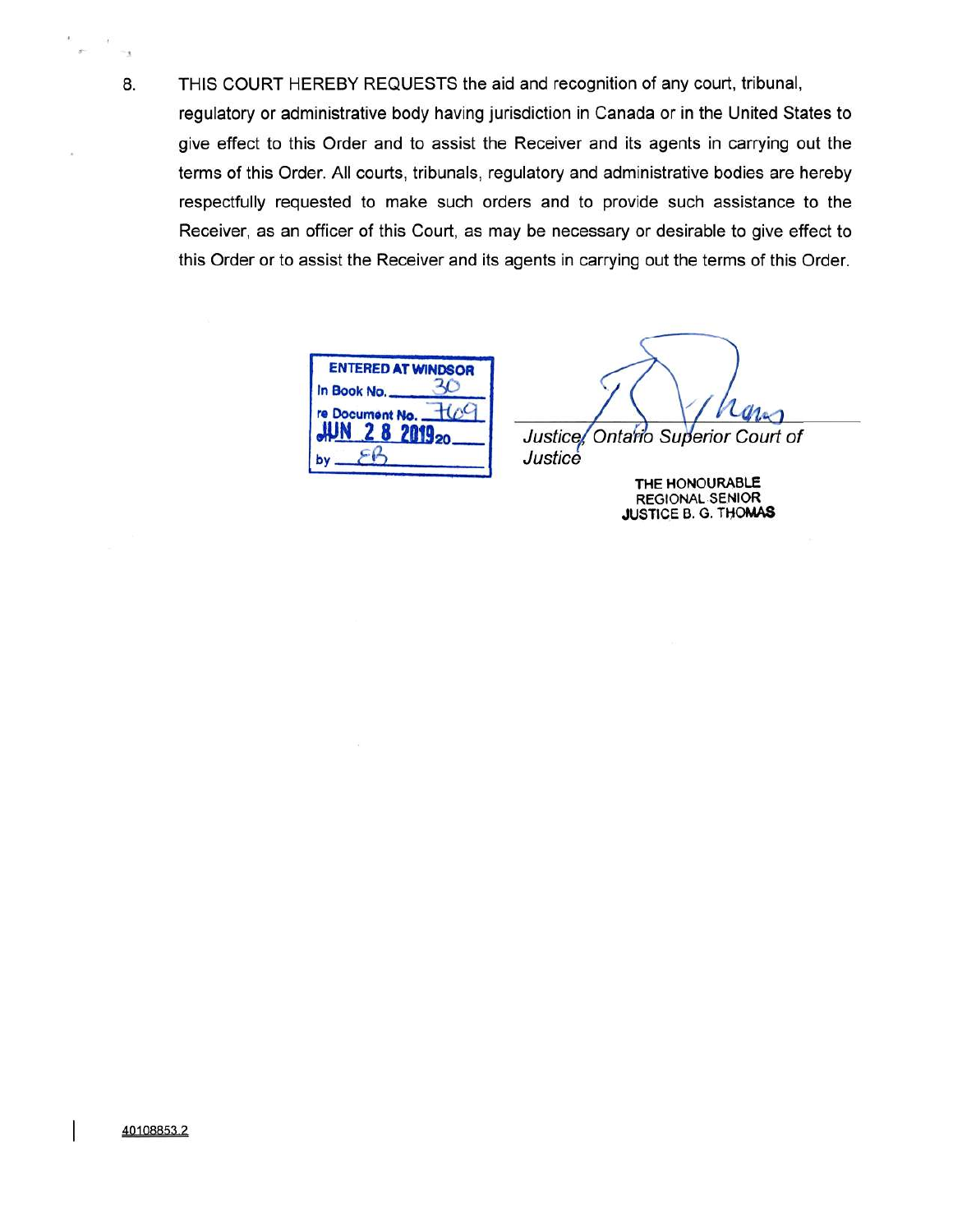# **Schedule <sup>A</sup> - Real Property**

The lands and premises legally described as:

Part of lots 143 & 144 Concession 1, designated as Parts 1, 2, 3, 4, 11, 12, 13, 14, 15, 26, 27, 28, 29 and 30, Plan 12R-27789, being part of PIN 01566-0979 (LT); LRO #12

 $\vert$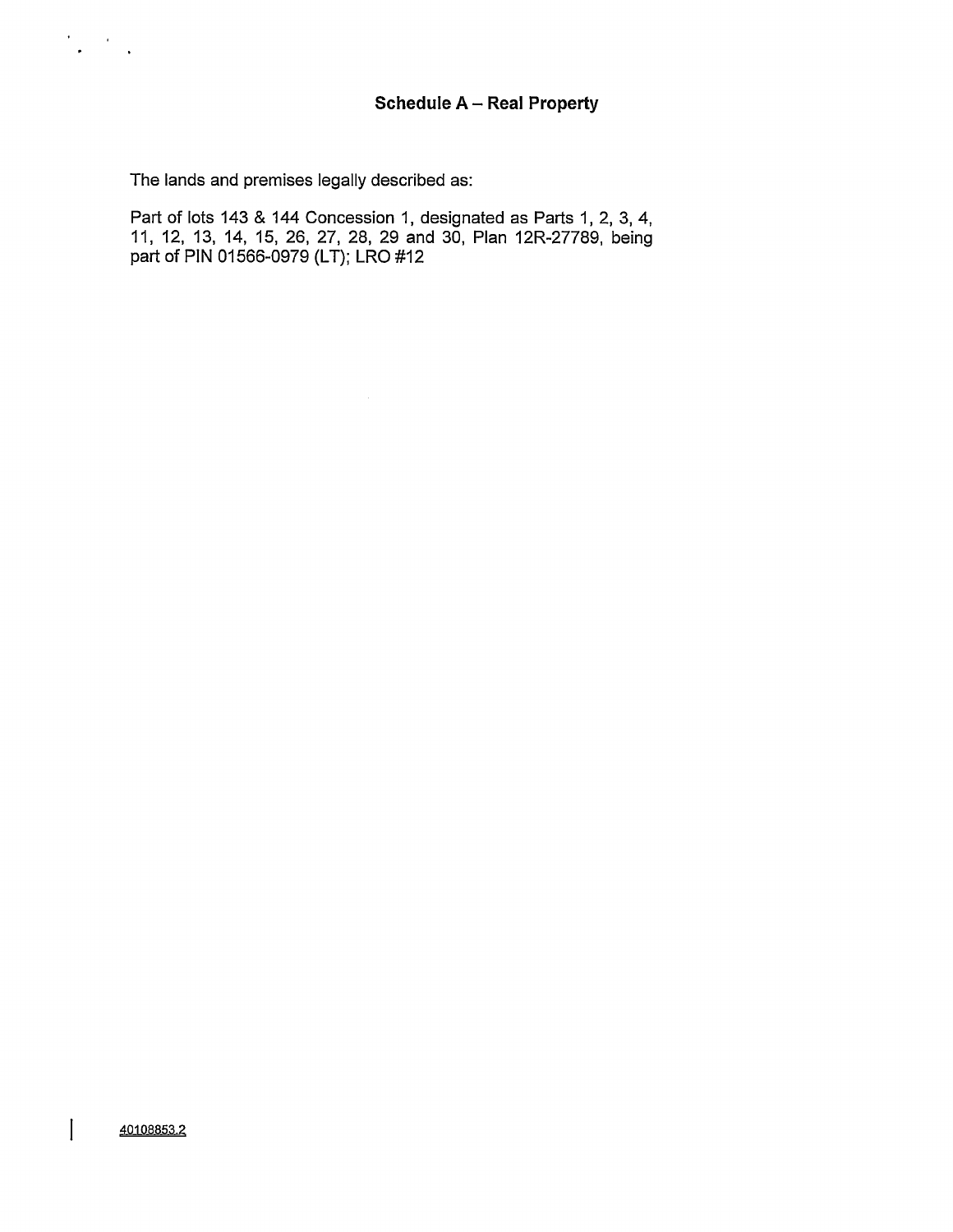Schedule B

Court File No. CV-11-17088

## *ONTARIO* SUPERIOR COURT OF JUSTICE

BETWEEN:

#### KEVIN D'AMORE

Applicant

#### $-$  and  $-$

### BANWELL DEVELOPMENT CORPORATION, 928579 ONTARIO LIMITED, SCOTT D'AMORE and ROYAL TIMBERS INC.

**Respondents** 

# APPLICATION UNDER SECTION 207 OF THE *BUSINESS CORPORATIONS ACT,* R.S.O. 1990, C. B. 16, AS AMENDED

### RECEIVER'S CERTIFICATE

### RECITALS

A. Pursuant to an Order of the Honourable Mr. Justice Thomas of the Ontario Superior Court of Justice (the "Court") dated June 5, 2013, as amended, BDO Canada Limited ("BDO") was appointed as the receiver (the "Receiver") of the assets, undertakings and properties of Banwell Development Corporation and Royal Timbers Inc. ("Royal Timbers").

B. Pursuant to an Order of the Court dated June\_\_\_, 2019, the Court approved an Agreement of Purchase and Sale dated effective November 13, 2018 (the "APS") between the Receiver, as vendor, and Banwell Gardens Care Centre Facility Inc., as purchaser (the "Purchaser"), and appended as Appendix "A" to the Confidential Supplement of the Receiver dated June 5, 2019 in respect of the real property legally described on Schedule B1 hereto (the "Real Property") and vesting in the Purchaser all of Royal Timbers' right, title and interest in and to the Real Property, which vesting is to be effective with respect to the Real Property upon the delivery by the Receiver to the Purchaser of a certificate confirming (i) the payment by the Purchaser of the Purchase Price for the Real Property; (ii) that the conditions to closing as set

**40108853.2**

 $\mathsf{l}$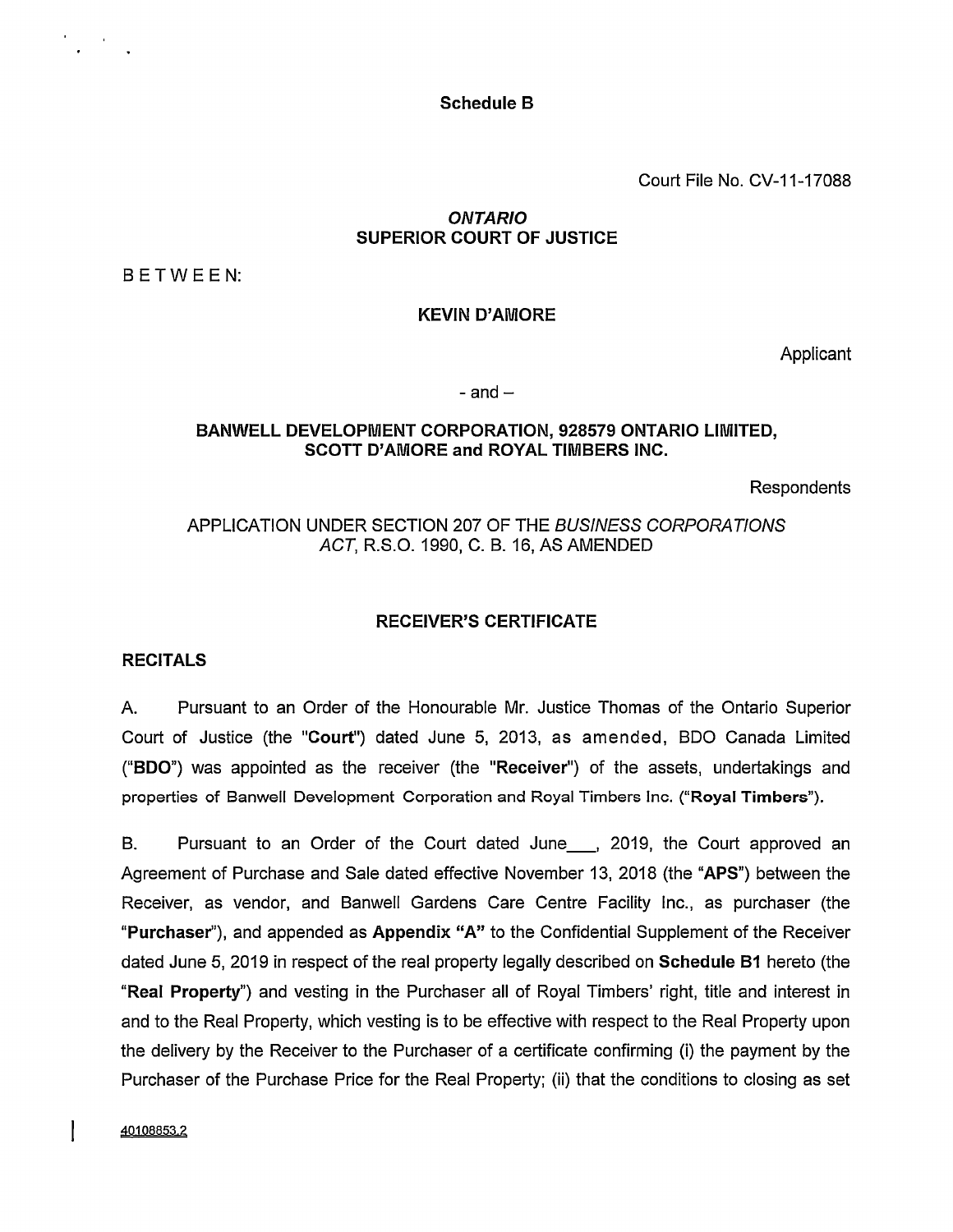out in the APS have been satisfied or waived by the Receiver and the Purchaser; and (iii) the Transaction has been completed to the satisfaction of the Receiver.

C. Unless otherwise indicated herein, terms with initial capitals have the meanings set out in the APS.

THE RECEIVER CERTIFIES the following:

1. The Purchaser has paid and the Receiver has received the Purchase Price for the Real Property payable on closing pursuant to the APS;

2. The conditions to closing as set out in the APS have been satisfied or waived by the Receiver and the Purchaser; and

3. The Transaction has been completed to the satisfaction of the Receiver.

4. This Certificate was delivered by the Receiver at \_\_\_\_\_\_\_\_\_\_\_\_\_\_\_\_\_\_\_\_\_\_\_\_\_\_\_\_  $[DATE]$ .

> BDO CANADA LIMITED solely in its capacity as Court-appointed receiver of Banwell Development Corporation and Royal Timbers Inc. and not in its personal capacity

Per:

Name: Stephen N. Cherniak Title: Senior Vice President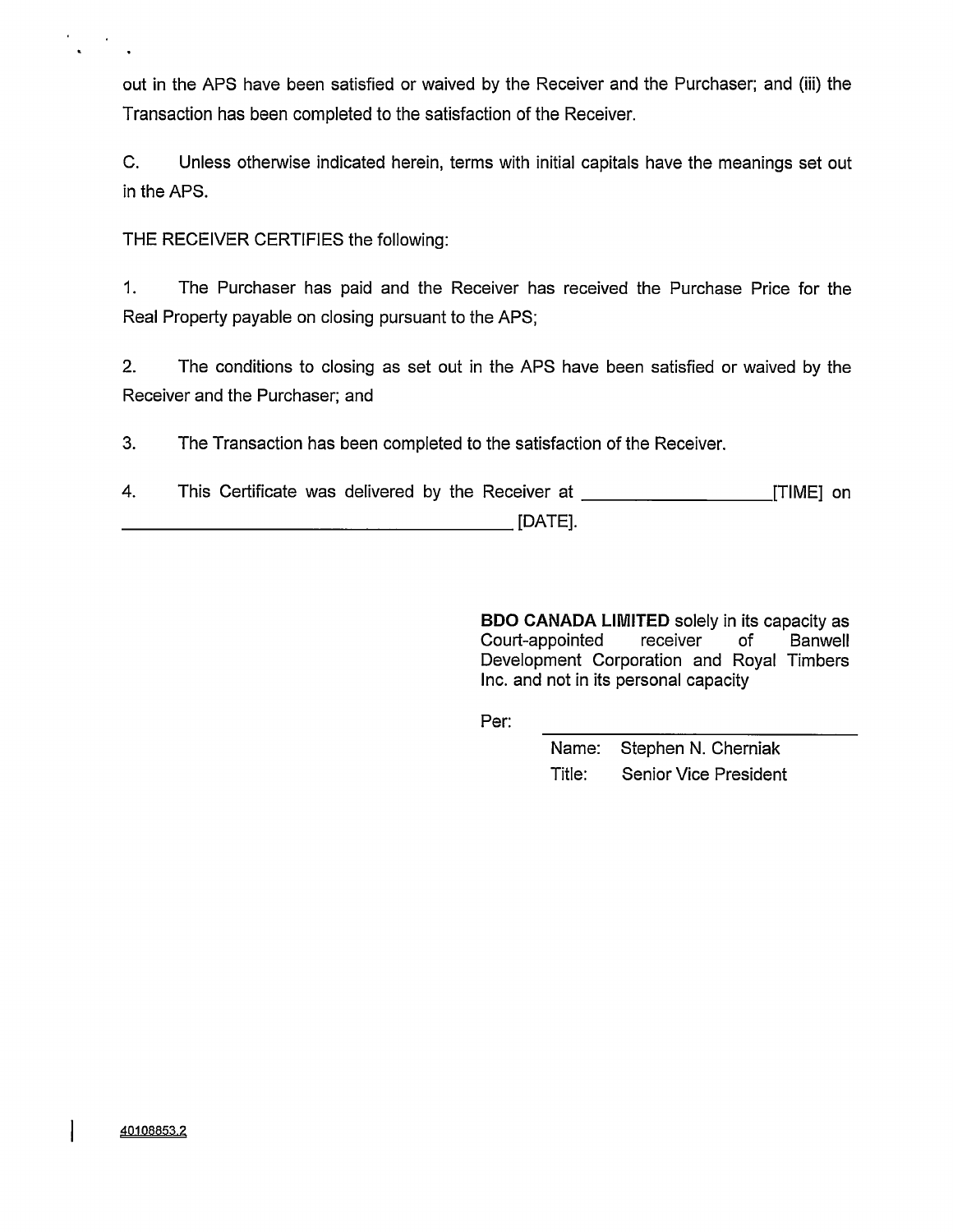The lands and premises legally described as:

 $\sim$ 

 $\frac{1}{2} \sum_{i=1}^n \frac{1}{2} \sum_{j=1}^n \frac{1}{2} \sum_{j=1}^n \frac{1}{2} \sum_{j=1}^n \frac{1}{2} \sum_{j=1}^n \frac{1}{2} \sum_{j=1}^n \frac{1}{2} \sum_{j=1}^n \frac{1}{2} \sum_{j=1}^n \frac{1}{2} \sum_{j=1}^n \frac{1}{2} \sum_{j=1}^n \frac{1}{2} \sum_{j=1}^n \frac{1}{2} \sum_{j=1}^n \frac{1}{2} \sum_{j=1}^n \frac{1}{2} \sum_{j=$ 

Part of lots 143 & 144 Concession 1, designated as Parts 1, 2, 3, 4, 11, 12, 13, 14, 15, 26, 27, 28, 29 and 30, Plan 12R-27789, being part of PIN 01566-0979 (LT); LRO #12

 $\mathbf{I}$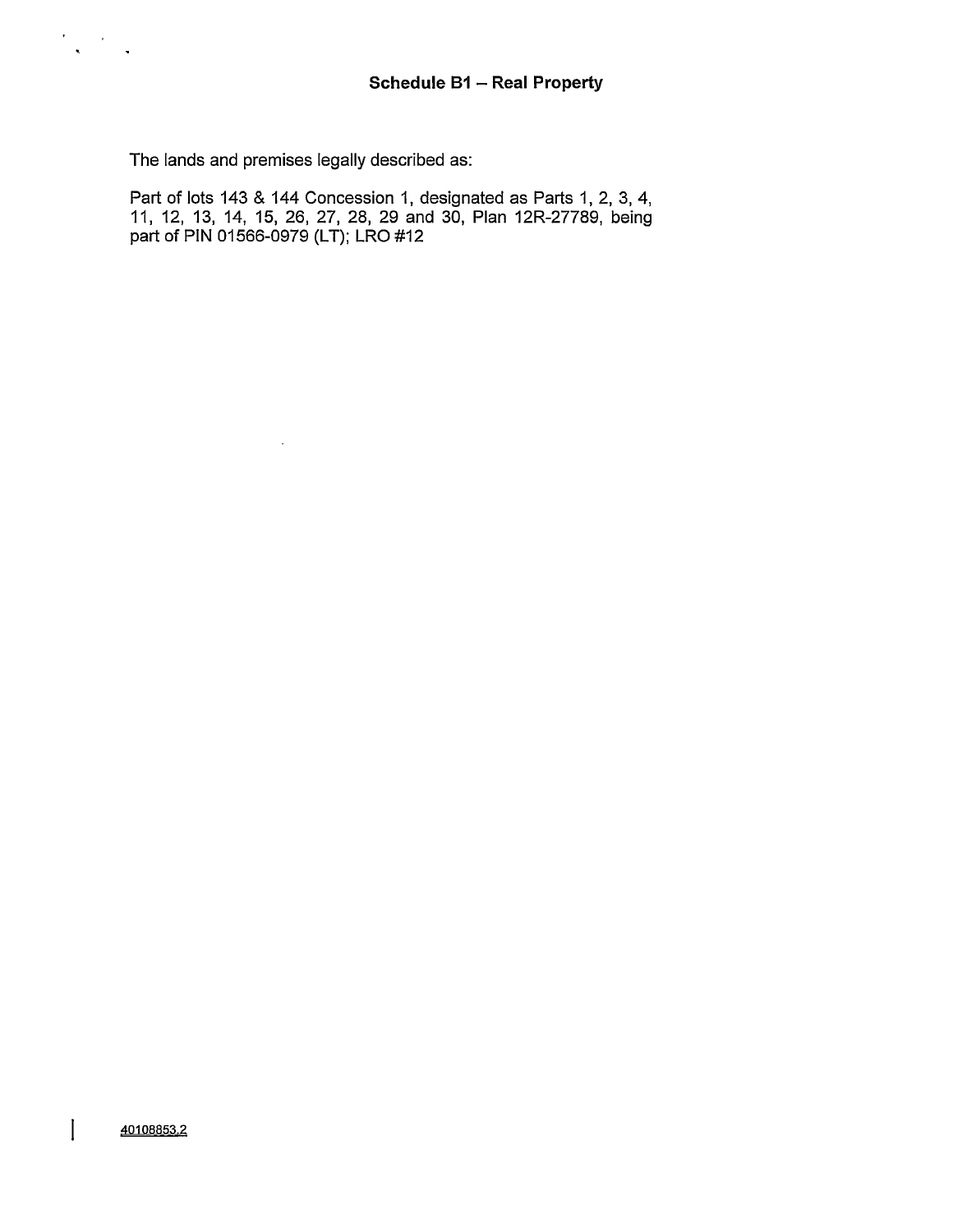# **Schedule <sup>C</sup> - Claims to be deleted and expunged from title to the Real Property**

| <b>Registration</b><br><b>Number</b> | Date       | <b>Instrument</b>    | <b>Amount</b> | <b>Parties From</b>                          | <b>Parties to</b>                                              |  |
|--------------------------------------|------------|----------------------|---------------|----------------------------------------------|----------------------------------------------------------------|--|
| CE163177                             | 2005/08/10 | Charge               | \$8,000,000   | <b>Banwell</b><br>Development<br>Corporation | <b>Bank of Montreal</b>                                        |  |
| CE269243                             | 2007/04/24 | Charge               | \$252,693     | Royal Timbers<br>Inc.                        | Simba Group<br>Developments<br>Limited and<br>D'Amore, Patrick |  |
| CE269244                             | 2007/04/24 | Charge               | \$103,706     | Royal Timbers<br>Inc.                        | Simba Group<br>Developments<br>Limited and<br>D'Amore, Patrick |  |
| CE269246                             | 2007/04/24 | Charge               | \$289,209     | Royal Timbers<br>Inc.                        | Simba Group<br>Developments<br>Limited and<br>D'Amore, Patrick |  |
| CE269247                             | 2007/04/24 | Charge               | \$96,403      | <b>Royal Timbers</b><br>Inc.                 | Simba Group<br>Developments<br>Limited and<br>D'Amore, Patrick |  |
| CE269248                             | 2007/04/24 | Charge               | \$83,257      | Royal Timbers<br>Inc.                        | Simba Group<br>Developments<br>Limited and<br>D'Amore, Patrick |  |
| CE269250                             | 2007/04/24 | Charge               | \$194,267     | Royal Timbers<br>Inc.                        | Simba Group<br>Developments<br>Limited and<br>D'Amore, Patrick |  |
| CE269253                             | 2007/04/24 | Charge               | \$201,570     | <b>Royal Timbers</b><br>Inc.                 | Simba Group<br>Developments<br>Limited and<br>D'Amore, Patrick |  |
| CE286717                             | 2007/08/08 | Construction<br>Lien | \$385,450     | J. Lepera<br>Contracting<br>Inc.             |                                                                |  |
| CE292456                             | 2007/09/12 | Certificate          |               | <b>Superior Court</b>                        | J. Lepera                                                      |  |

 $\mathcal{L}$ 

**40108853.2**

 $\overline{\phantom{a}}$ 

 $\frac{1}{\sqrt{2}}$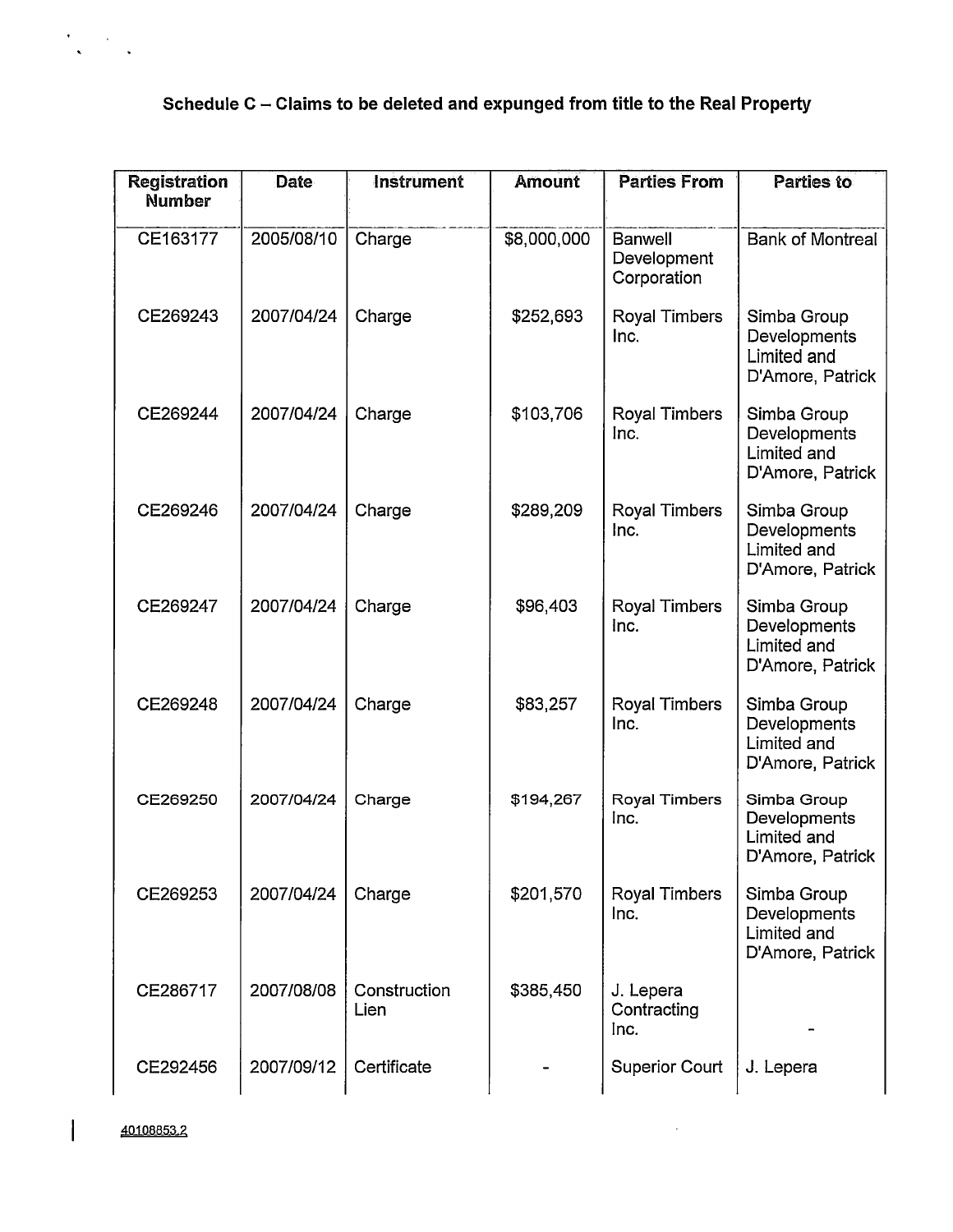|          |            |                           |          | of Justice                                               | Contracting Inc.                                        |  |
|----------|------------|---------------------------|----------|----------------------------------------------------------|---------------------------------------------------------|--|
| CE297633 | 2007/10/12 | Construction<br>Lien      | \$42,828 | J. Lepera<br>Contracting<br>Inc.                         |                                                         |  |
| CE297634 | 2007/10/12 | Construction<br>Lien      | \$44,778 | J. Lepera<br>Contracting<br>Inc.                         |                                                         |  |
| CE304400 | 2007/11/23 | Certificate               |          | <b>Superior Court</b><br>of Justice                      | J. Lepera<br>Contracting Inc.                           |  |
| CE304401 | 2007/11/23 | Certificate               |          | <b>Superior Court</b><br>of Justice                      | J. Lepera<br>Contracting Inc.                           |  |
| CE569187 | 2013/06/18 | <b>APL Court</b><br>Order |          | <b>Superior Court</b><br>of Justice                      | <b>BDO Canada</b>                                       |  |
| CE714324 | 2016/05/25 | Transmisson<br>Charge     |          | D'Amore,<br>Patrick                                      | D'Amore, Scott                                          |  |
| CE714326 | 2016/05/25 | Transmisson<br>Charge     |          | D'Amore,<br>Patrick                                      | D'Amore, Scott                                          |  |
| CE714327 | 2016/05/25 | Transmisson<br>Charge     |          | D'Amore,<br>Patrick                                      | D'Amore, Scott                                          |  |
| CE714329 | 2016/05/25 | Transmisson<br>Charge     |          | D'Amore,<br>Patrick                                      | D'Amore, Scott                                          |  |
| CE714330 | 2016/05/25 | Transmisson<br>Charge     |          | D'Amore,<br>Patrick                                      | D'Amore, Scott                                          |  |
| CE714331 | 2016/05/25 | Transmisson<br>Charge     |          | D'Amore,<br>Patrick                                      | D'Amore, Scott                                          |  |
| CE714332 | 2016/05/25 | Transmisson<br>Charge     |          | D'Amore,<br><b>Patrick</b>                               | D'Amore, Scott                                          |  |
| CE715026 | 2016/05/30 | Transfer of<br>Charge     |          | Simba Group<br>Developments<br>Limited<br>D'amore, Scott | <b>Windsor Family</b><br><b>Credit Union</b><br>Limited |  |
|          |            |                           |          |                                                          |                                                         |  |

l

 $\frac{1}{\sqrt{2}}\sum_{i=1}^{n} \frac{1}{\sqrt{2}}\sum_{i=1}^{n} \frac{1}{\sqrt{2}}\sum_{i=1}^{n} \frac{1}{\sqrt{2}}\sum_{i=1}^{n} \frac{1}{\sqrt{2}}\sum_{i=1}^{n} \frac{1}{\sqrt{2}}\sum_{i=1}^{n} \frac{1}{\sqrt{2}}\sum_{i=1}^{n} \frac{1}{\sqrt{2}}\sum_{i=1}^{n} \frac{1}{\sqrt{2}}\sum_{i=1}^{n} \frac{1}{\sqrt{2}}\sum_{i=1}^{n} \frac{1}{\sqrt{2}}\sum_{i=1}^{n}$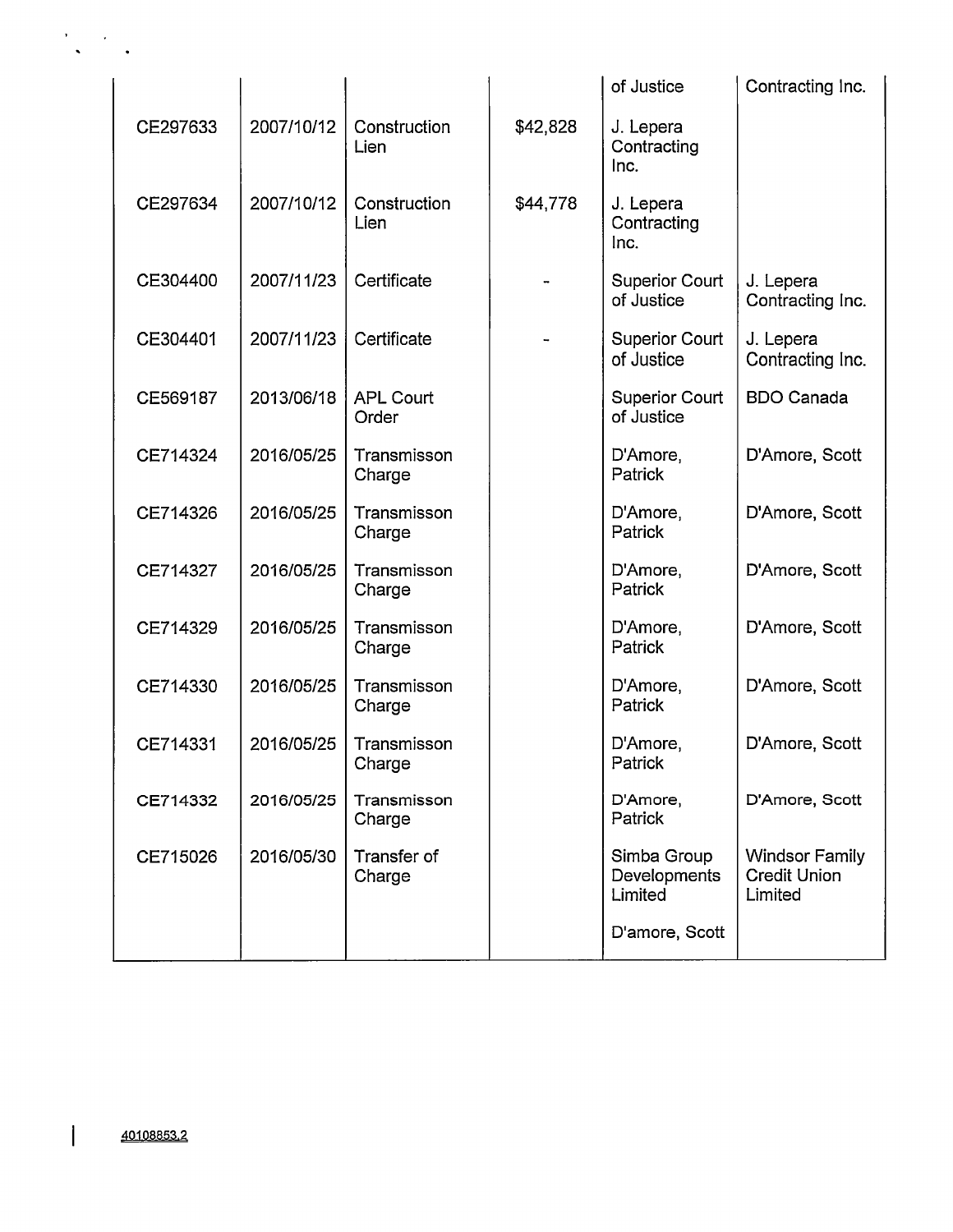# **Schedule <sup>D</sup> - Permitted Encumbrances, Easements and Restrictive Covenants related to the Real Property**

- a) The reservations, limitations, provisions and conditions expressed in the original Agreement from the Crown and all statutory exceptions to title;
- b) Any registered restrictions or covenants that run with the Real Property provided the same have been complied with in all material respects;
- c) Any easements, rights of way, or right of re-entry in favour of a developer, not materially or adversely impairing the present use of the Real Property;
- d) Any agreements with municipal, utilities or public authorities provided the same have been complied with in all material respects;
- e) Any minor encroachments which might be revealed by an up to date survey of the Real Property; and
- f) The following instruments:

| Registratio<br>n Number | Date       | Instrument           | Amount  | <b>Parties From</b>                                          | Parties to                                                          |  |
|-------------------------|------------|----------------------|---------|--------------------------------------------------------------|---------------------------------------------------------------------|--|
| D37712178               | 1991/12/18 | APL (General)        |         | See Document                                                 | E & E Builders<br>Limited                                           |  |
|                         |            |                      |         |                                                              | Di Mambro &<br>Mancini<br>Construction<br>Ltd.                      |  |
| LT336126                | 2002/02/05 | <b>Bylaw</b>         |         | The<br>Corporation of<br>the<br>City<br>of<br><b>Windsor</b> |                                                                     |  |
| CE144181                | 2005/05/04 | Transfer<br>Easement | \$3,760 | D'Amore, Pat                                                 | The<br>Corporation<br>of<br>the City<br>of<br>Windsor               |  |
|                         |            |                      |         |                                                              | Windsor<br>The<br><b>Utilities</b><br>Commission-W<br>ater Division |  |
|                         |            |                      |         |                                                              | Enwin<br>Powerlines<br>Limited                                      |  |
|                         |            |                      |         |                                                              | Union<br>Gas<br>Limited                                             |  |

 $\mathsf{l}$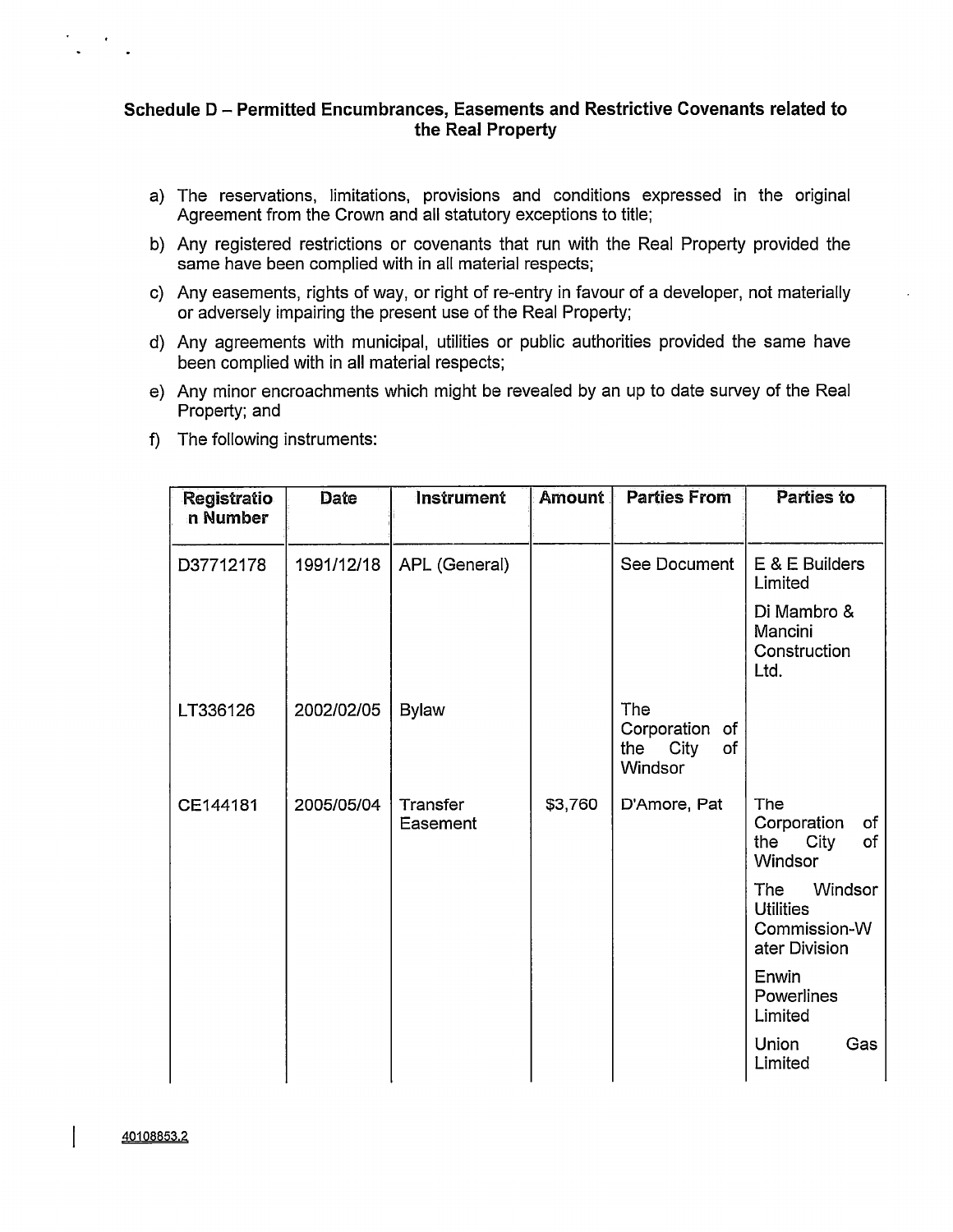|          |                       |                                        |     |                                                       | <b>Bell Canada</b>                           |  |
|----------|-----------------------|----------------------------------------|-----|-------------------------------------------------------|----------------------------------------------|--|
|          |                       |                                        |     |                                                       | Cable<br>Cogeco<br>Systems Inc.              |  |
| CE185377 | 2005/11/29            | <b>APL</b><br>Absolute<br><b>Title</b> |     | <b>Banwell</b><br>Development<br>Corporation          |                                              |  |
| CE191966 | 2006/01/04            | <b>No</b><br>Sub<br>Agreement          |     | The<br>Corporation of<br>the<br>City<br>of<br>Windsor | <b>Banwell</b><br>Development<br>Corporation |  |
| 12R22842 | 2006/11/21            | Plan Reference                         |     |                                                       |                                              |  |
| 12R22922 | 2007/02/07            | Plan Reference                         |     |                                                       |                                              |  |
| CE267537 | 2007/04/12            | Transfer<br>Easement                   | \$1 | Royal Timbers<br>Inc.                                 | Royal<br><b>Timbers</b><br>Inc.              |  |
| CE269223 | 2007/04/24            | Transfer                               | \$1 | Royal Timbers<br>Inc.                                 | Royal<br>Timbers<br>Inc.                     |  |
| CE269224 | 2007/04/24            | Transfer                               | \$1 | Royal Timbers<br>Inc.                                 | Royal<br><b>Timbers</b><br>Inc.              |  |
| CE269225 | 2007/04/24            | Transfer                               | \$1 | Royal Timbers<br>Inc.                                 | Royal<br><b>Timbers</b><br>Inc.              |  |
| CE269226 | 2007/04/24            | Transfer                               | \$1 | Royal Timbers<br>Inc.                                 | <b>Timbers</b><br>Royal<br>Inc.              |  |
| CE269227 | 2007/04/24            | Transfer                               | \$1 | Royal Timbers<br>Inc.                                 | Timbers<br>Royal<br>Inc.                     |  |
| CE269228 | 2007/04/24   Transfer |                                        | \$1 | Royal Timbers   Royal<br>Inc.                         | Timbers<br>Inc.                              |  |
| CE269392 | 2007/04/25            | Transfer<br>Easement                   | \$1 | Royal Timbers<br>Inc.                                 | Bell Canada.                                 |  |
| CE277655 | 2007/06/15            | <b>APL</b><br>Consolidate              |     | Royal Timbers<br>Inc.                                 |                                              |  |
| CE287636 |                       | Transfer                               | \$1 | Royal Timbers<br>Inc.                                 | Royal<br><b>Timbers</b><br>Inc.              |  |
| CE447653 | 2010/11/02            | Notice                                 |     | Royal Timbers<br>Inc.                                 |                                              |  |
| CE447656 | 2010/11/02            | <b>Notice</b>                          |     | Royal Timbers<br>Inc.                                 |                                              |  |
|          |                       |                                        |     |                                                       |                                              |  |

 $\overline{\phantom{a}}$ 

 $\bullet$ 

 $\ddot{\phantom{a}}$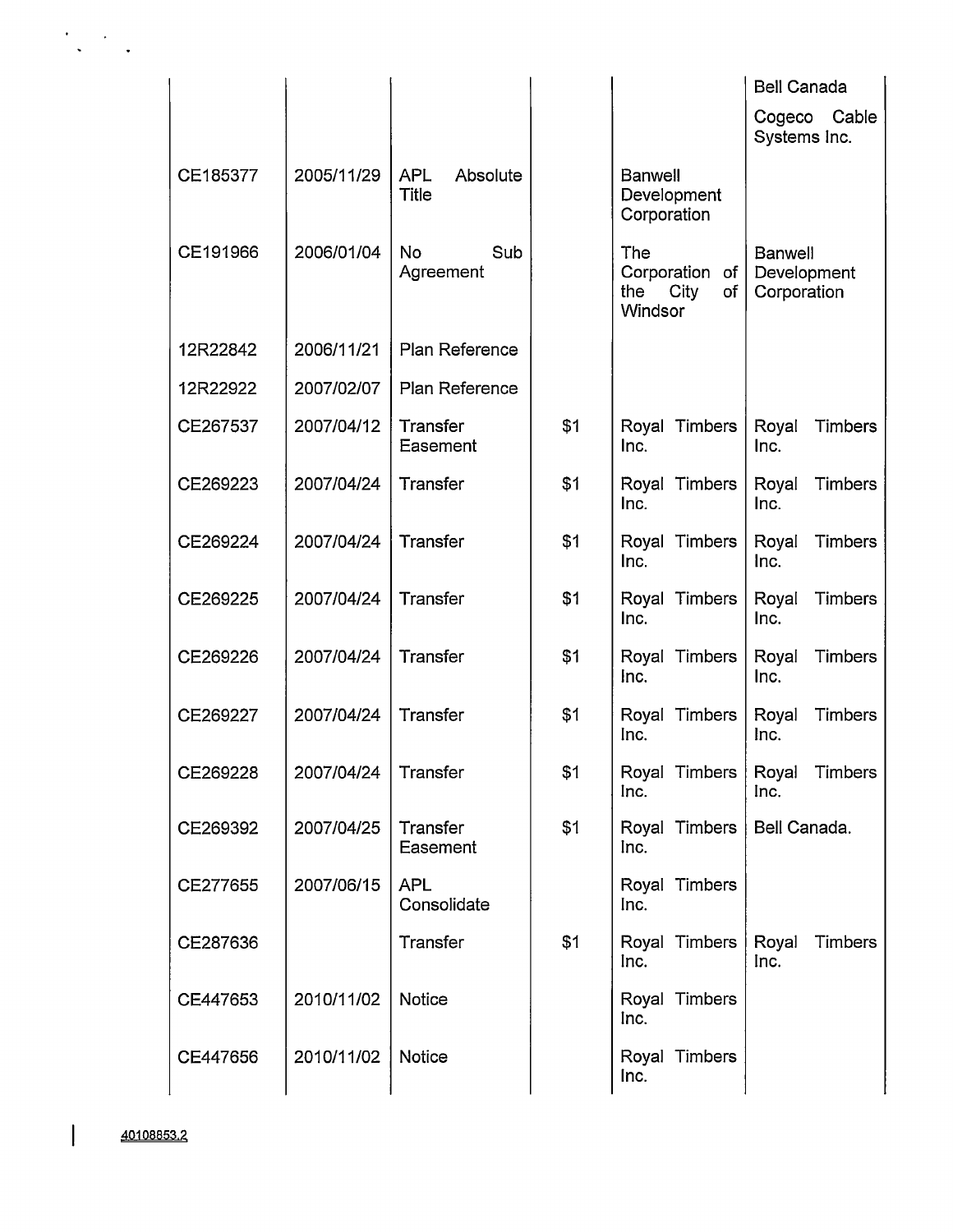| CE449307 | 2010/11/17 | LR's Order                |      | <b>Land Registrar</b> |               |                |
|----------|------------|---------------------------|------|-----------------------|---------------|----------------|
| CE828900 | 2018/05/14 | <b>APL</b><br>Consolidate | Inc. | Royal Timbers         |               |                |
| CE882405 | 2019/04/23 | Transfer<br>Rel&Aband     | Inc. | Royal Timbers         | Royal<br>Inc. | <b>Timbers</b> |
| CE883362 | 2019/04/29 | Transfer<br>Rel&Aband     | Inc. | Royal Timbers         | Royal<br>Inc. | Timbers        |
| 12R27789 | 2019/05/14 | Plan Reference            |      |                       |               |                |

 $\begin{array}{c} \end{array}$ 

 $\label{eq:2} \mathcal{L}(\mathcal{A}) = \mathcal{L}(\mathcal{A}) \mathcal{L}(\mathcal{A}) = \mathcal{L}(\mathcal{A})$ 

 $\frac{1}{2} \sum_{i=1}^{n} \frac{1}{2} \sum_{j=1}^{n} \frac{1}{2} \sum_{j=1}^{n} \frac{1}{2} \sum_{j=1}^{n} \frac{1}{2} \sum_{j=1}^{n} \frac{1}{2} \sum_{j=1}^{n} \frac{1}{2} \sum_{j=1}^{n} \frac{1}{2} \sum_{j=1}^{n} \frac{1}{2} \sum_{j=1}^{n} \frac{1}{2} \sum_{j=1}^{n} \frac{1}{2} \sum_{j=1}^{n} \frac{1}{2} \sum_{j=1}^{n} \frac{1}{2} \sum_{j=1}^{n$